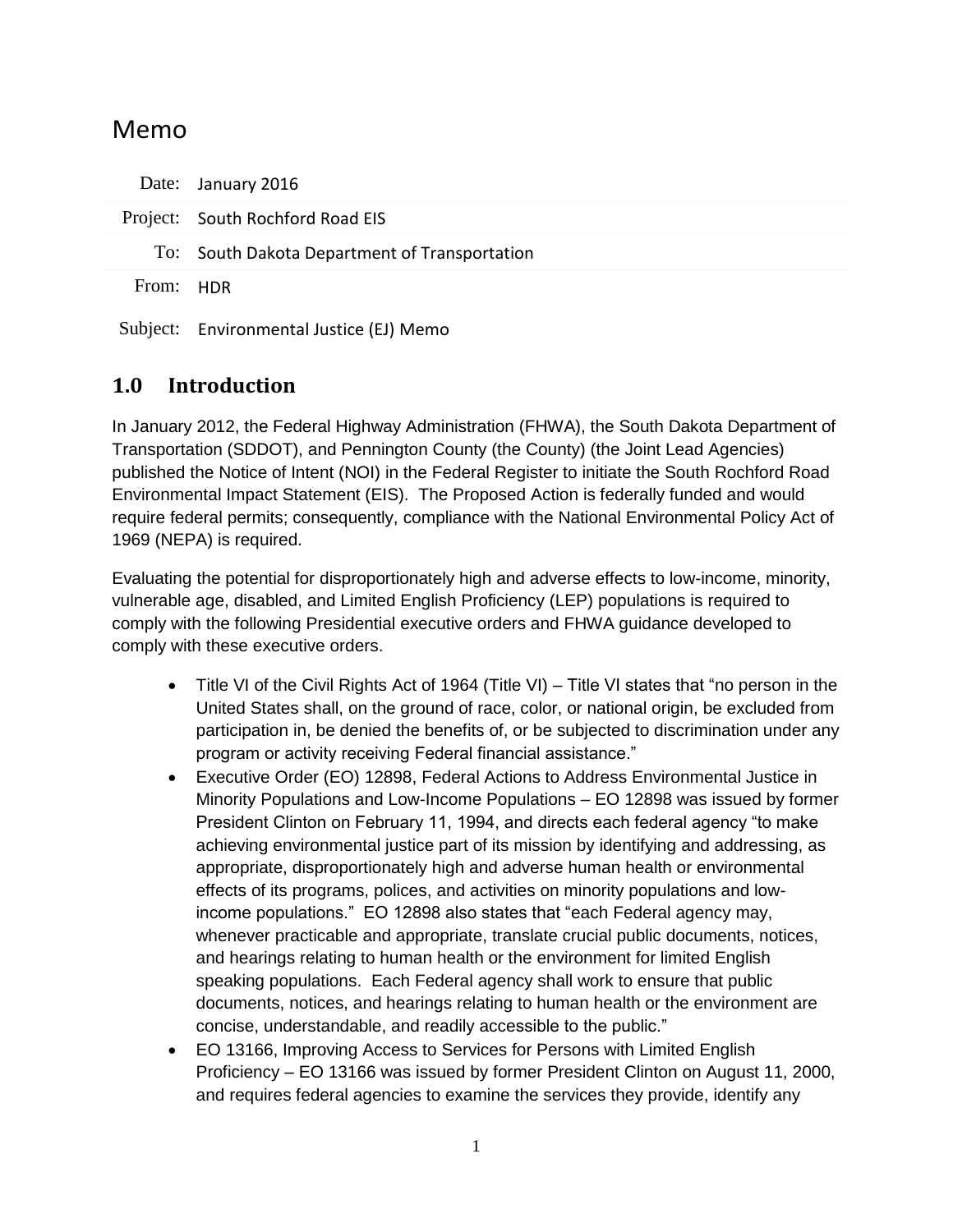need for services to those with limited English proficiency (LEP), and develop and implement a system to provide those services so LEP persons can have meaningful access to them.

Though senior citizens and children are not specifically defined as EJ populations according to EO 12898, they are considered vulnerable age groups identified in Title VI and related nondiscrimination statutes and should be included in environmental justice analysis. Individuals with disabilities should also be included in environmental justice analysis (Federal Highway Administration [FHWA], 2012).

In 2012, the U.S. Department of Transportation (DOT) and FHWA issued the following guidance addressing minority, low-income, and vulnerable age populations and how these populations should be considered during planning for transportation projects:

- DOT Order 5610.2(a), Final DOT Environmental Justice Order DOT Order 5610.2(a) was issued on May 2, 2012, and is used by DOT to comply with EO 12898. The DOT order states that "it is the policy of DOT to promote the principles of environmental justice (as embodied in [EO 12898]) through the incorporation of those principles in all DOT programs, policies, and activities."
- FHWA Order 6640.23A, FHWA Actions to Address Environmental Justice in Minority Populations and Low-Income Populations – FHWA Order 6640.23A was issued on June 14, 2012, and is used by FHWA to comply with EO 12898.
- DOT Policy Guidance Concerning Recipients' Responsibilities to Limited English Proficient (LEP) Persons was issued December 14, 2005, and is used by DOT to implement EO 13166.
- FHWA Limited English Proficiency was issued May 18, 2012, and is used by FHWA to implement EO 13166.

DOT and FHWA define low-income as:

- A person whose median household income is at or below the Department of Health and Human Services (HSS) poverty guidelines. Poverty guidelines are a simplification of the poverty thresholds for administrative purposes—for instance, determining financial eligibility for certain federal programs. Poverty thresholds are used mainly for statistical purposes—for instance, preparing estimates of the number of Americans in poverty each year. Poverty population data is calculated using the poverty thresholds, not the guidelines (HSS n.d.).
- A low-income population is defined as any readily identifiable group of low-income persons who live in geographic proximity, and, if circumstances warrant, geographically dispersed and transient persons (such as migrant workers or Native Americans) who will be similarly affected by a proposed FHWA program, policy, or activity (FHWA, June 14, 2012).

DOT and FHWA define minority as: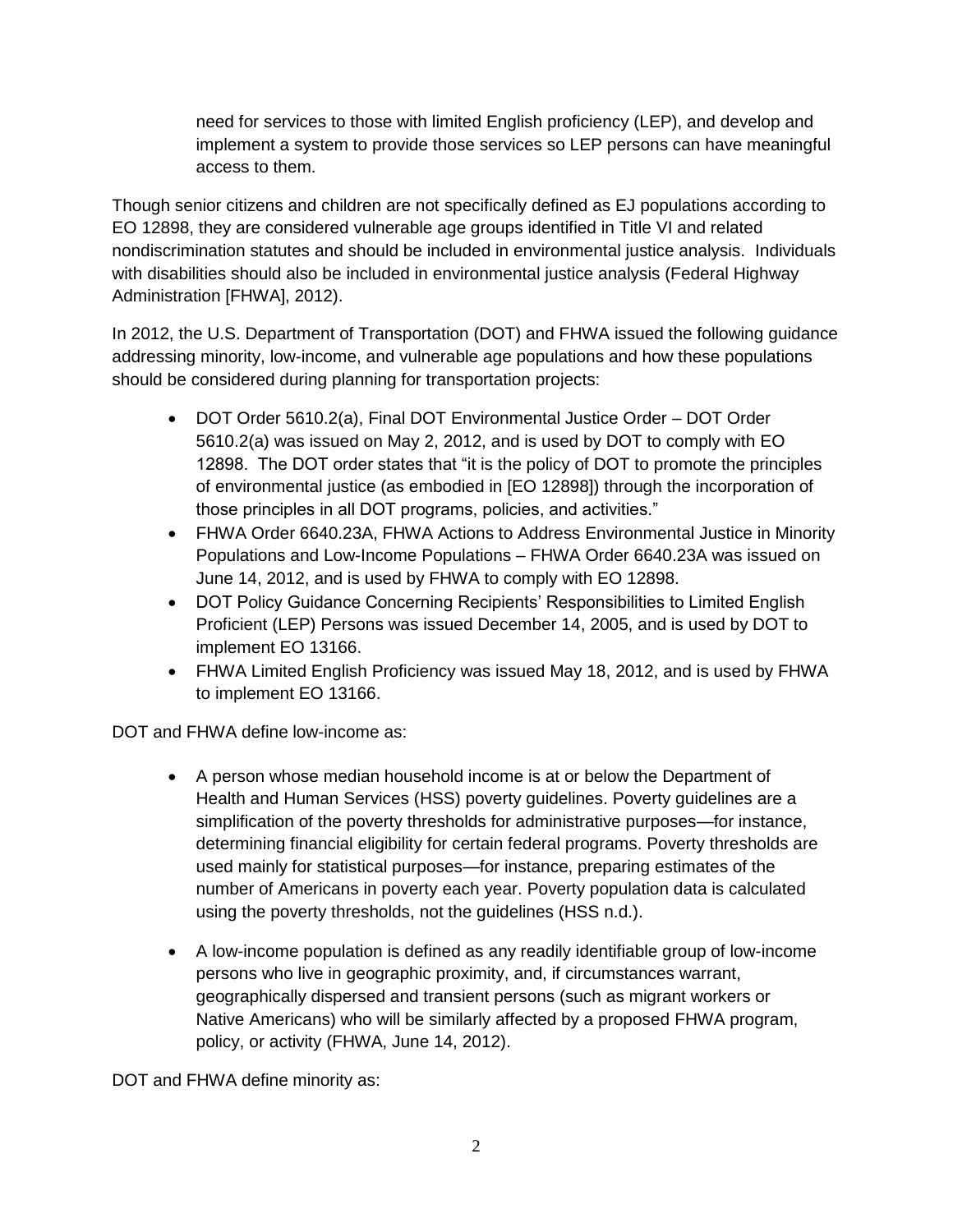- Black: a person having origins in any of the black racial groups of Africa;
- Hispanic or Latino: a person of Mexican, Puerto Rican, Cuban, Central or South American, or other Spanish culture or origin, regardless of race;
- Asian American: a person having origins in any of the original peoples of the Far East, Southeast Asia, or the Indian subcontinent;
- American Indian and Alaskan Native: a person having origins in any of the original people of North America, South America (including Central America), and who maintains cultural identification through tribal affiliation or community recognition; or
- Native Hawaiian and Other Pacific Islander: a person having origins in any of the original peoples of Hawaii, Guam, Samoa, or other Pacific Islands (FHWA, June 14, 2012).
- A minority population is defined as any readily identifiable groups of minority persons who live in geographic proximity, and if circumstances warrant, geographically dispersed/transient persons (such as migrant workers or Native Americans) who will be similarly affected by a proposed FHWA program, policy, or activity.

DOT defines LEP as individuals for whom English is not their primary language who have a limited ability to read, write, speak, or understand English.

FHWA does not define the term disabled. The U.S. Census Bureau defines disabled as having serious difficulty with four basic areas of functioning – hearing, vision, cognition (serious difficulty concentrating, remembering, or making decisions), and ambulation (a condition that substantially limits one or more basic physical activities such as walking, climbing stairs, reaching, lifting, or carrying), and two activities of daily living: difficulty bathing and dressing, and difficulty performing errands such as shopping or going to a doctor appointment (U.S. Census Bureau, not dated).

This memo documents a determination of whether the potential impacts of the Project's construction and operation would result in disproportionately high and adverse human health or environmental effects on any identified minority, low-income, vulnerable age, disabled, and LEP populations and documents potential mitigation for impacts on any minority, low-income, vulnerable age, disabled, and LEP populations. Effects to the Tribes have been documented in in Chapter 3 of the EIS the cultural resource reports prepared for the Project (QSI, 2014).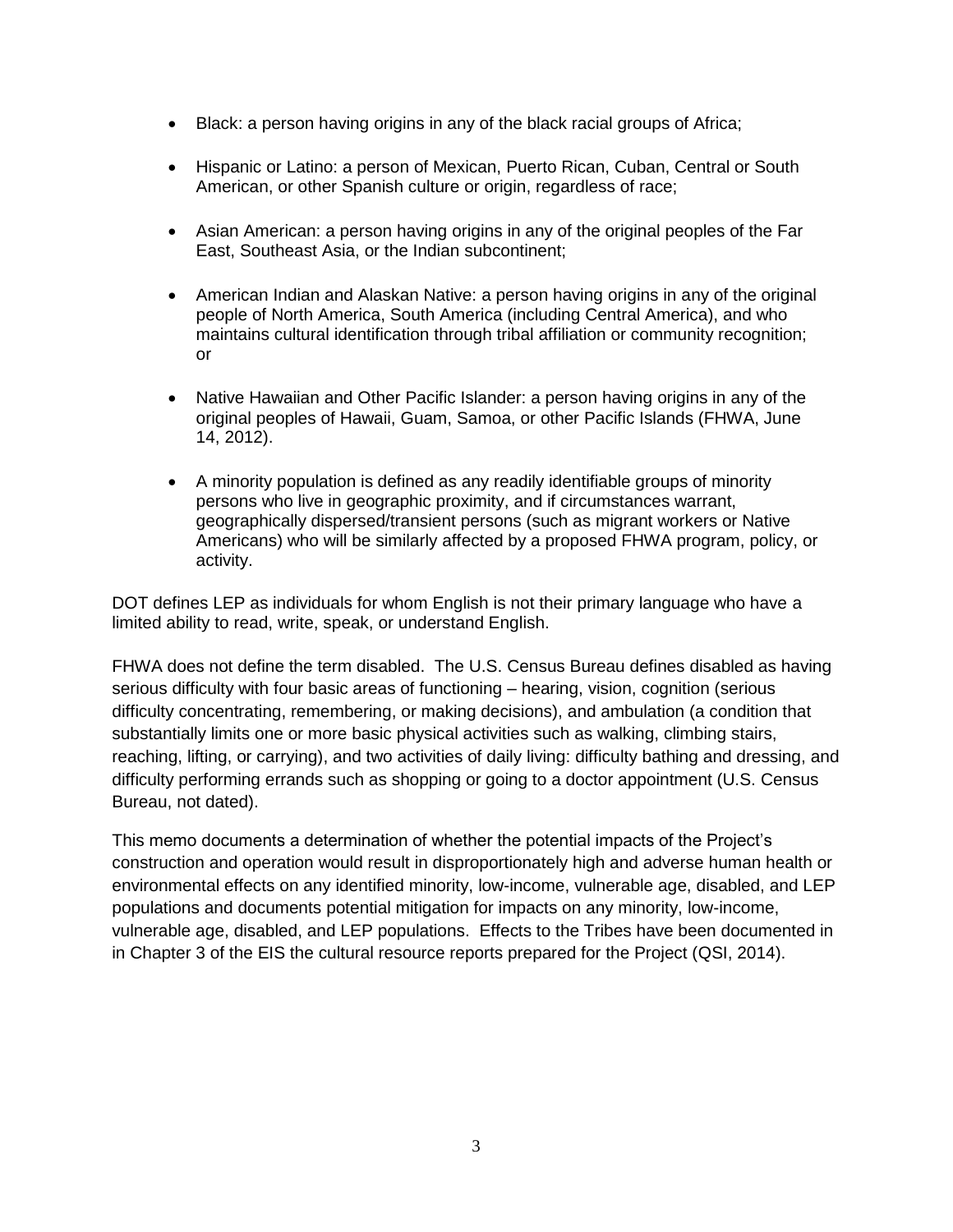### **2.0 The Project**

#### **2.1 Purpose and Need**

The purpose of this Project is to correct roadway deficiencies to sustain year-round transportation on South Rochford Road, providing a regional transportation linkage. The needs include addressing roadway deficiencies including improper conveyance of runoff and adjacent drainages, frost heaves, structural deficiency of a bridge, road geometrics which result in high maintenance costs. The Project would also fulfill legislative intent to reconstruct South Rochford road from Rochford to Deerfield and would therefore improve the roadway system linkage in the region.

### **2.2 Project Description**

The Project consists of constructing a paved surface road along an existing gravel roadway between Rochford and Deerfield Road. The two feasible build alternatives that meet the purpose and need resulting from the screening process include the following:

- Alternative 1 consists of paving the road along the existing South Rochford Road alignment.
- Alternative 2 consists of paving the road along the existing South Rochford Road alignment with deviations to account for maximum improvements and adherence to AASHTO standards.

Figure 1 shows the Project Areas. The Project Areas consists of the two alternative corridors and limits where disturbance would be contained.

# **3.0 Methodology**

In order to address the environmental justice for the Project, a local study area was identified that would encompass the geographic area of environmental resources affected by the Proposed Action.

### **3.1 Local Study Area**

In accordance with FHWA guidance, minority, low-income, and vulnerable age populations in the Study Area were identified to determine the potential for these populations to be disproportionately affected by the Project. Additionally, LEP populations were identified as part of the requirement to meet the requirements of EO 13166 and DOT Order 5610.2(A).

The most recent U.S. Census Bureau data was analyzed to determine if minority, low-income, vulnerable age, disabled, or Limited English Proficiency (LEP) populations were present. Census data was acquired to smallest available geographic area (Census block for minority and age, Census block group for LEP, Census Tract for income, and county for disabled).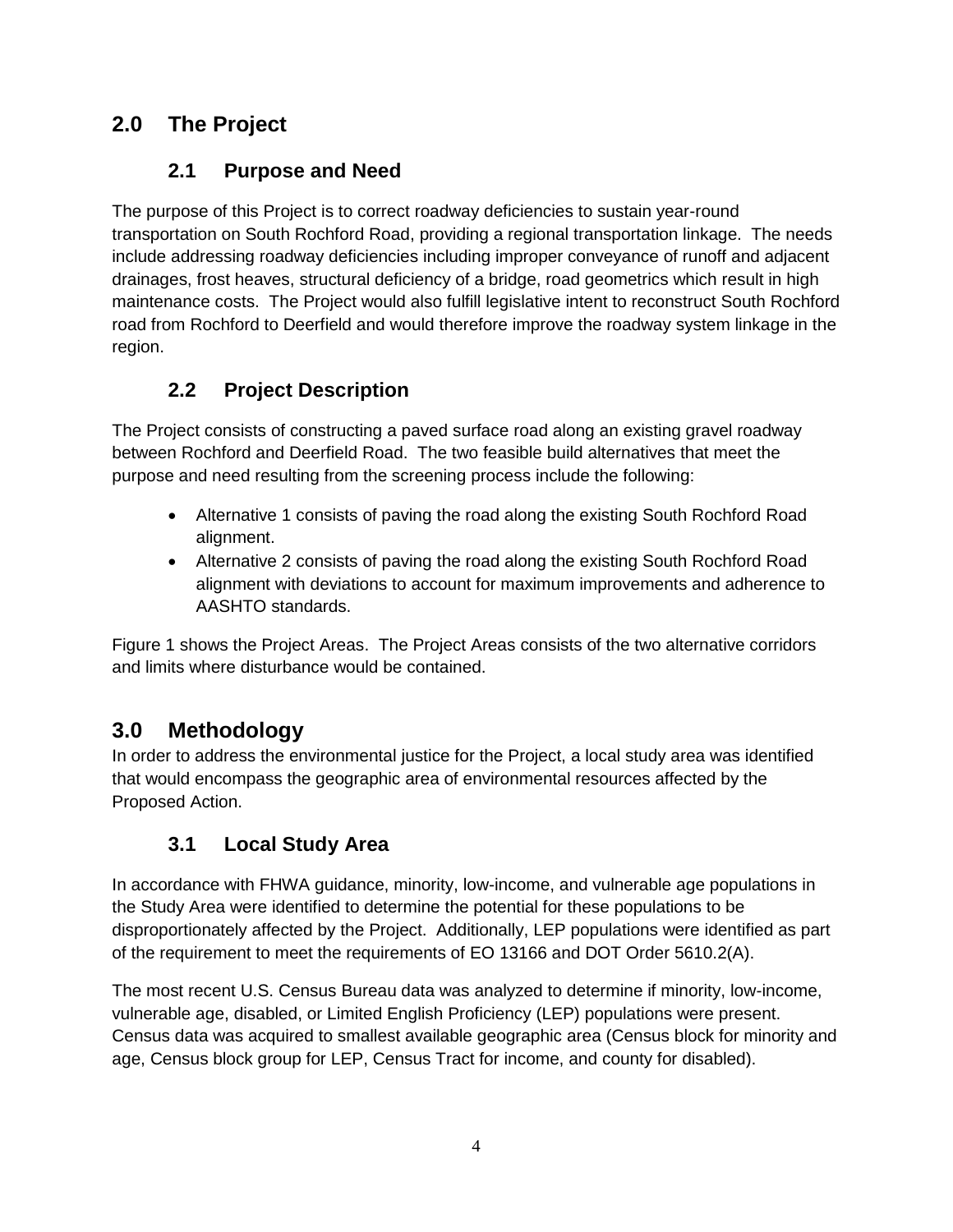No known transient populations were identified other than Native Americans which visit Pe' Sla (described below) for ceremonial purposes. Cultural resources were examined for the Project and discussed further in the Chapter 3 of the EIS and cultural reports prepared for the Project (QSI, 2014).

## **4.0 Population Characteristics of the Study Areas**

### **4.1 Local Study Area**

The Study Area is situated in Pennington County within the Black Hills and consists of a rural area with minimal population. Land use consists of mainly pastureland and forested areas; however, it does contain some residential areas. Land ownership is split among private landowners, the U.S. Forest Service, and tribal land (Rosebud Sioux Tribe). The Study Area contains a Black Hills montane prairie name Reynolds Prairie which is a remote area with unique physiography, and corresponding unique ecological features including fens which contain endemic and sensitive species. Reynolds Prairie is known as Pe' Sla to Native Americans and holds an important traditional value to the Tribes.

South Rochford Road is a gravel surface road and provides access to residences within the Study Area. As stated earlier, this road has multiple deficiencies which result in increased maintenance costs relative to similar roads within the County. The economy in the area historically has been driven by agriculture and the forest products industry, although tourism is currently a vibrant industry within the Black Hills region.

The local Study Area contains a very low population with only 59 individuals in the Study Area census blocks.

# **5.0 Minority, Low-Income, Vulnerable Age, Disabled, and LEP Populations**

### **5.1 Local Study Area**

In accordance with FHWA Order 6640.23A, any readily identifiable group of minority or lowincome persons who live in geographic proximity, and, if circumstances warrant, geographically dispersed/transient persons (such as migrant workers or Native Americans) who will be similarly affected by a proposed FHWA program, policy, or activity were identified.

FHWA Order 6640.23A does not define "any readily identifiable group." Guidance developed by the Council on Environmental Quality (CEQ), who along with the US Environmental Protection Agency (EPA), has oversight responsibility for implementing EO 12898, identifies a minority and low income population when:

 The percentage of minorities or low-income residents, respectively, exceeds 50 percent of the population in the area affected by the Project, or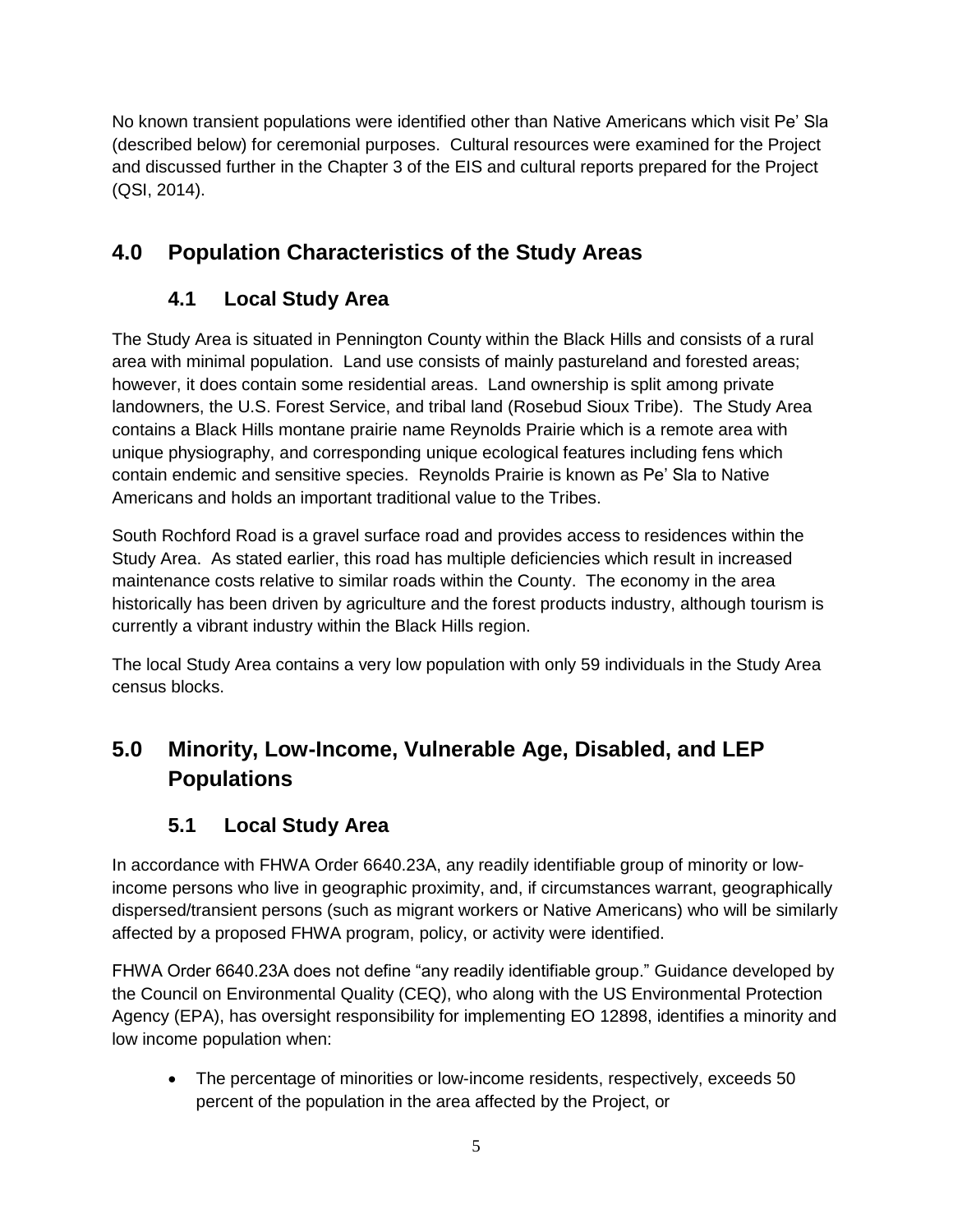The minority population percentage of the affected area is meaningfully (or substantially) greater than the minority population percentage in the general population or other appropriate unit of geographic analysis (CEQ, December 10, 1997). $1$ 

Typically, the population characteristics (minority, age, language spoken, and income) of the Study Area would be compared to the characteristics of the County to determine if there are substantial populations of minority, vulnerable age, LEP, or low-income residents. Substantial populations would be considered census block groups and blocks with these population having concentrations of at least 40 percent higher than the County's percentage of the same minority, low-income, and vulnerable age population. A 40 percent threshold represents a rounded value that is approximately the population within one standard deviation (34 percent) from the mean of a typical normal data distribution curve.

The five individuals considered "American Indian and Alaska Native alone" are located in Block 3072 of Block Group 3, Census Tract 117 (see [Figure 1\)](#page-7-0). Due to the low population residing in the Study Area, meaningful (or substantial) populations of minorities, low-income, vulnerable age, disabled, and LEP were not present. Therefore, comparing the Study Area population to that of Pennington County and discussion of environmental justice impacts to the local Study Area populations will be dismissed. [Table 1](#page-5-0) and

[Table 2](#page-6-0) contain the population data for the smallest geographic areas that fall within or intersect the local Study Area.

| Minority                         | <b>Total Population (Blocks)</b> |
|----------------------------------|----------------------------------|
| White alone                      | 49                               |
| <b>Black of African American</b> | 0                                |
| alone                            |                                  |
| American Indian and Alaska       | 5                                |
| Native alone                     |                                  |
| Asian alone                      | O                                |
| Native Hawaiian and Other        | 0                                |
| Pacific Islander alone           |                                  |
| Some Other Race alone            |                                  |

<span id="page-5-0"></span>Table 1. Population of Minorities and Vulnerable Age Groups in the Study Area Census Blocks.

 $\overline{a}$ <sup>1</sup> Neither CEQ nor EPA's guidance define "meaningfully greater", but leave it to the professional judgment of the NEPA analyst based on the circumstances in the area affected by the project and the surrounding community.

<sup>2</sup> *Source: U.S. Census Bureau. 2010 Decennial Census, Summary File 1. American Fact Finder 2. [<http://factfinder2.census.gov/faces/nav/jsf/pages/searchresults.xhtml?refresh=t>](http://factfinder2.census.gov/faces/nav/jsf/pages/searchresults.xhtml?refresh=t). Retrieved February 14, 2014.*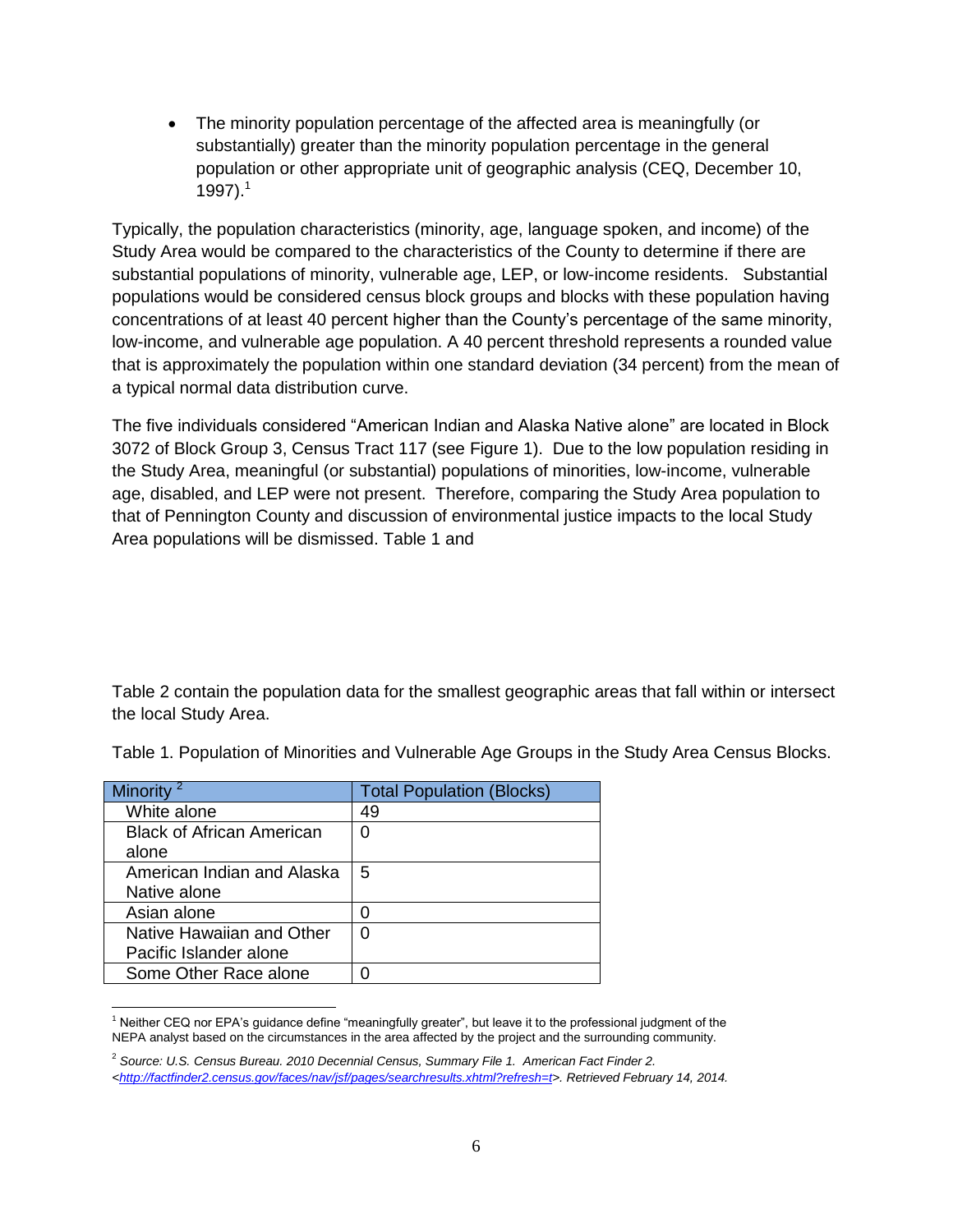<span id="page-6-0"></span>

| Two or More Races |  |
|-------------------|--|
| чe.               |  |
| Children          |  |
| Elderly           |  |

Table 2. Population of LEP, Low Income, and Disabled in the Project Areas.

| <b>Environmental Justice</b><br>Group | Geographic Area                    | <b>Project Areas EJ</b><br>Population (%) | <b>Pennington County</b><br>EJ Population (%) |
|---------------------------------------|------------------------------------|-------------------------------------------|-----------------------------------------------|
| LEP (18 years and<br>over)            | Block Group 3,<br>Census Tract 117 | $0(0.0\%)$                                | 941 (1.2%)                                    |
| Low Income<br>Households <sup>4</sup> | Census Tract 117                   | 324 (7.5%)                                | 12,960 (12.8%)                                |
| Disabled <sup>5</sup>                 | Census Tract 117                   | 372 (8.7%)                                | 13,829 (13.6%)                                |

 $\overline{a}$ 

<sup>3</sup> *U.S. Census Bureau, American Community Survey, 2010-2014 American Community Survey 5-Year Estimates, Table B16004;*  generated by Kendall Vande Kamp; using American FactFinder; <<u>http://factfinder2.census.gov</u>>; (18 January 2016).<br><sup>4</sup> J.L.S. Census Rurseu, American Community Survey, 2010,2014 American Community Survey E. Veer Fetimetes,

*U.S. Census Bureau, American Community Survey, 2010-2014 American Community Survey 5-Year Estimates, Table C17002;*  generated by Kendall Vande Kamp; using American FactFinder; <<u>http://factfinder2.census.gov</u>>; (18 January 2016).<br><sup>5</sup>. U.S. Census Burseu, American Cemmunity Survey, 2010,2014 American Cemmunity Survey E. Veer Fetimetes, T

*U.S. Census Bureau, American Community Survey, 2010-2014 American Community Survey 5-Year Estimates, Table S1810;*  generated by Kendall Vande Kamp; *using American FactFinder;* [<http://factfinder2.census.gov>](http://factfinder2.census.gov/); (18 January 2016).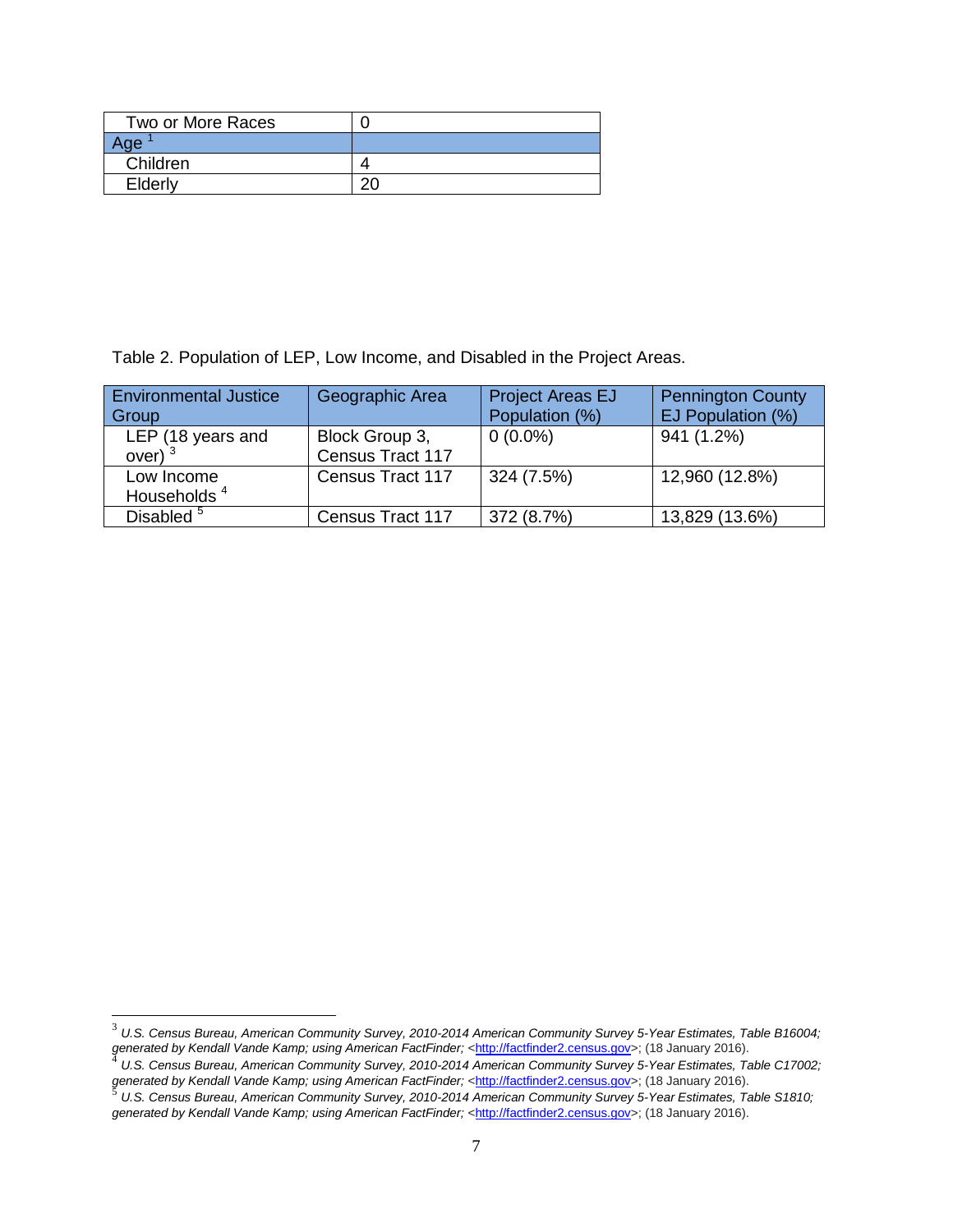

<span id="page-7-0"></span>Figure 1. Census blocks of the local Study Area.

### **6.0 Minority and Low-Income Businesses/Non-Profit Agencies Identified in the Local Study Area**

No businesses or non-profit groups primarily owned by or serving minority, low income, vulnerable age, disabled, or LEP populations were identified.

### **7.0 Potential Disproportionately High and Adverse Impacts Analysis**

DOT Order 5610.2(A) and FHWA Order 6640.23A define an adverse effect as the totality of significant individual or cumulative human health or environmental effects, including interrelated social and economic effects, which may include, but are not limited to: bodily impairment, infirmity, illness or death; air, noise, and water pollution and soil contamination; destruction or disruption of human-made or natural resources; destruction or diminution of aesthetic values; destruction or disruption of community cohesion or a community's economic vitality; destruction or disruption of the availability of public and private facilities and services; vibration; adverse employment effects; displacement of persons, businesses, farms, or nonprofit organizations; increased traffic congestion, isolation, exclusion or separation of minority or low-income individuals within a given community or from the broader community; and the denial of,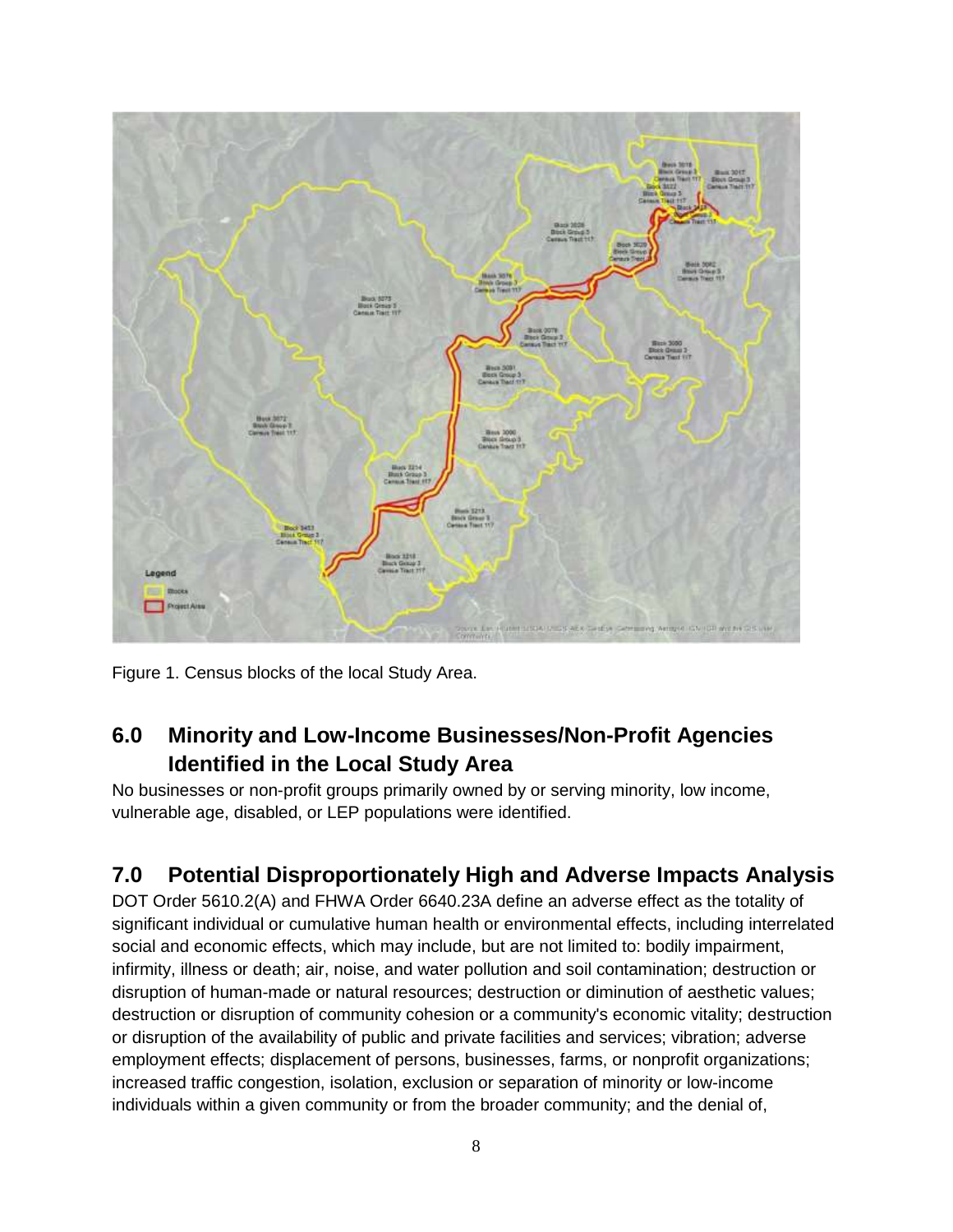reduction in, or significant delay in the receipt of, benefits of FHWA programs, policies, or activities.

In accordance with the above referenced DOT and FHWA Orders, all reasonably foreseeable adverse social, economic, and environmental effects on minority and/or low-income populations must be identified and addressed in environmental documentation as part of project planning and development. Consequently, construction and operation of the Project will be assessed for the following potential impacts:

- Bodily impairment, infirmity, illness, or death *Bodily impairment, infirmity, or death would be unaffected.*
- Air, noise, and water pollution, and soil contamination *The potential for air, noise, and water pollution, and soil contamination are discussed in Chapter 4 of the EIS.*
- Destruction or disruption of man-made or natural resources *the potential affects to traditional cultural properties are discussed in Chapter 4 of the EIS.*
- Destruction or diminution of aesthetic values– *the potential affects to the aesthetic values of traditional cultural properties are discussed in Chapter 4 of the EIS.*
- Destruction or disruption of community cohesion or a community's economic vitality *Neither community cohesion nor the community's economic vitality would be reduced or disrupted.*
- Destruction or disruption of the availability of public and private facilities and services - *The availability of public and private facilities and services would be unaffected.*
- Vibration *Temporary impacts from vibration would be limited to the duration of the Project's construction.*
- Adverse employment effects *Employment would be unaffected.*
- Displacement of persons, businesses, farms, or non-profit organizations *Persons, businesses, farms, or non-profit organizations would not be displaced*
- Increased traffic congestion, isolation, exclusion, or separation of minority or lowincome individuals within a given community or from the broader community - *Minority or low-income individuals would not experience increased traffic congestion, isolation, exclusion, or separation.*
- The denial of, reduction in, or significant delay in the receipt of, benefits of DOT programs, policies, or activities - *Benefits of DOT programs would not be denied, reduced, or delayed.*

#### **7.1 Existing Conditions in the Local Study Area**

Due to the low minority population residing in the Study Area, meaningful (or substantial) populations of minorities, low-income, vulnerable age, disabled, and LEP were not present. Therefore, discussion of existing conditions within the local Study Area from an environmental justice standpoint has been dismissed.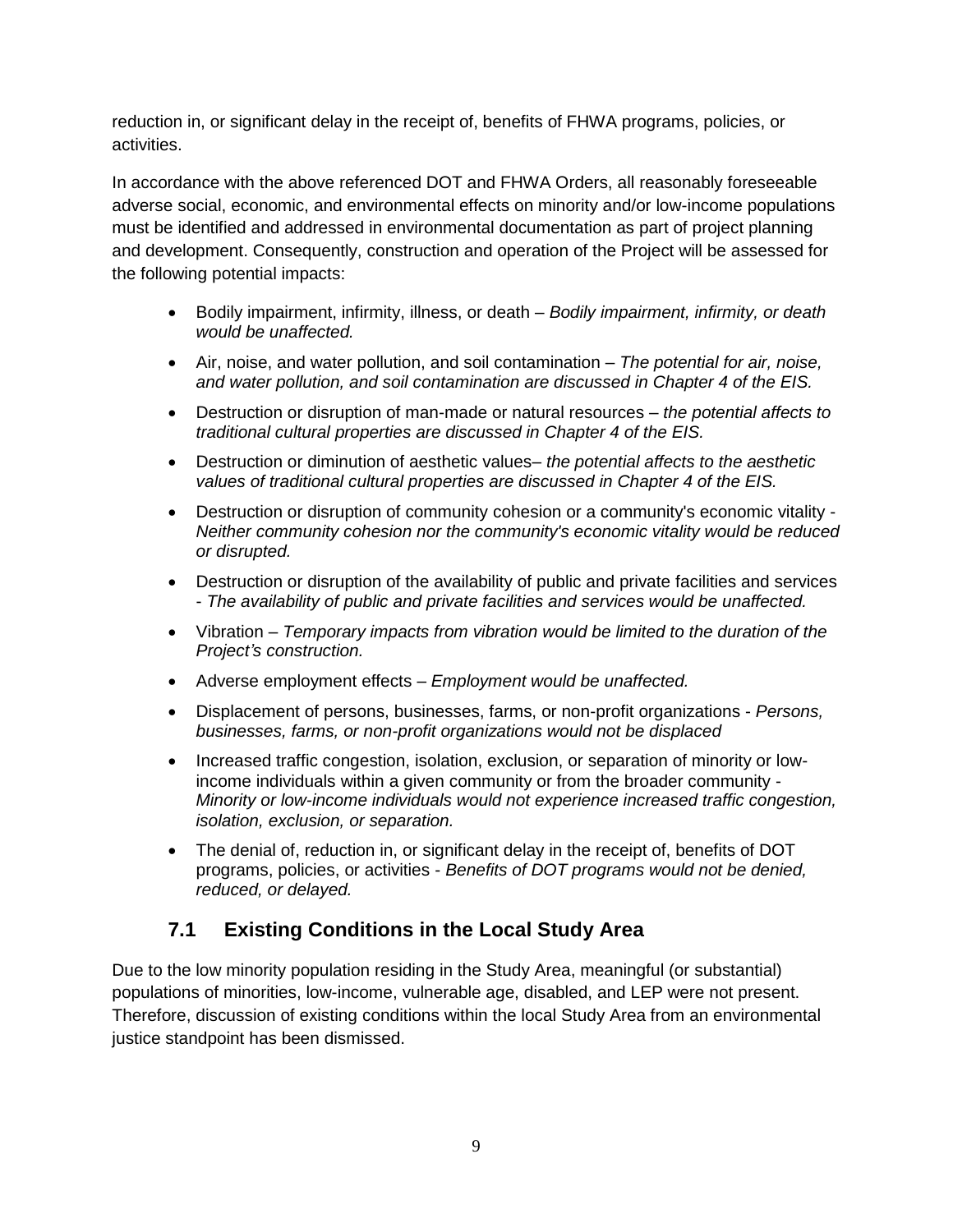### **8.0 Potential Impacts Affecting Minority, Low-income, Vulnerable Age, Disabled, and LEP Populations**

#### **8.1 Local Study Area**

Due to the low population of minorities residing in the Study Area, meaningful (or substantial) populations of minorities, low-income, vulnerable age, disabled, and LEP were not present. Therefore, discussion of short term and long term impacts within the local Study Area from an environmental justice standpoint has been dismissed.

### **8.2 Conclusions**

- Summarize any low-income, minority, vulnerable age, disabled, or LEP populations identified in the Local Study Area.
- Summarize public involvement and any measures to provide meaningful access to public information concerning the human health or environmental impacts and soliciting input from affected minority populations and low-income populations.
- Summarize any potential disproportionately high and adverse effects of the Proposed Action.
- Summarize mitigation measures (including avoidance and minimization) and if these measures would effectively mitigate any potential disproportionately high and adverse effects identified.
- Summarize any beneficial or offsetting impacts of the Proposed Action to the community.
- **Conclusion:** FHWA can implement the Proposed Action without disproportionately high and adverse impacts on low-income, minority, vulnerable age, disabled, or LEP populations.

### **9.0 References**

- CEQ. December 10, 1997. Environmental Justice Guidance Under the National Environmental Policy Act. http://ceq.hss.doe.gov/nepa/regs/ej/justice.pdf. Retrieved April 17, 2015.
- DOT. December 14, 2005. Policy Guidance Concerning Recipients' Responsibilities to Limited English Proficient (LEP) Persons. Federal Register /Vol. 70, No. 239 /Wednesday, December 14, 2005 /Notices.
- DOT, May 2, 2012. Department of Transportation Order 5610.2(a), Final DOT Environmental Justice Order. http://www.fhwa.dot.gov/environment/environmental\_justice/ej\_at\_dot/order\_56102a /index.cfm. April 17, 2015.